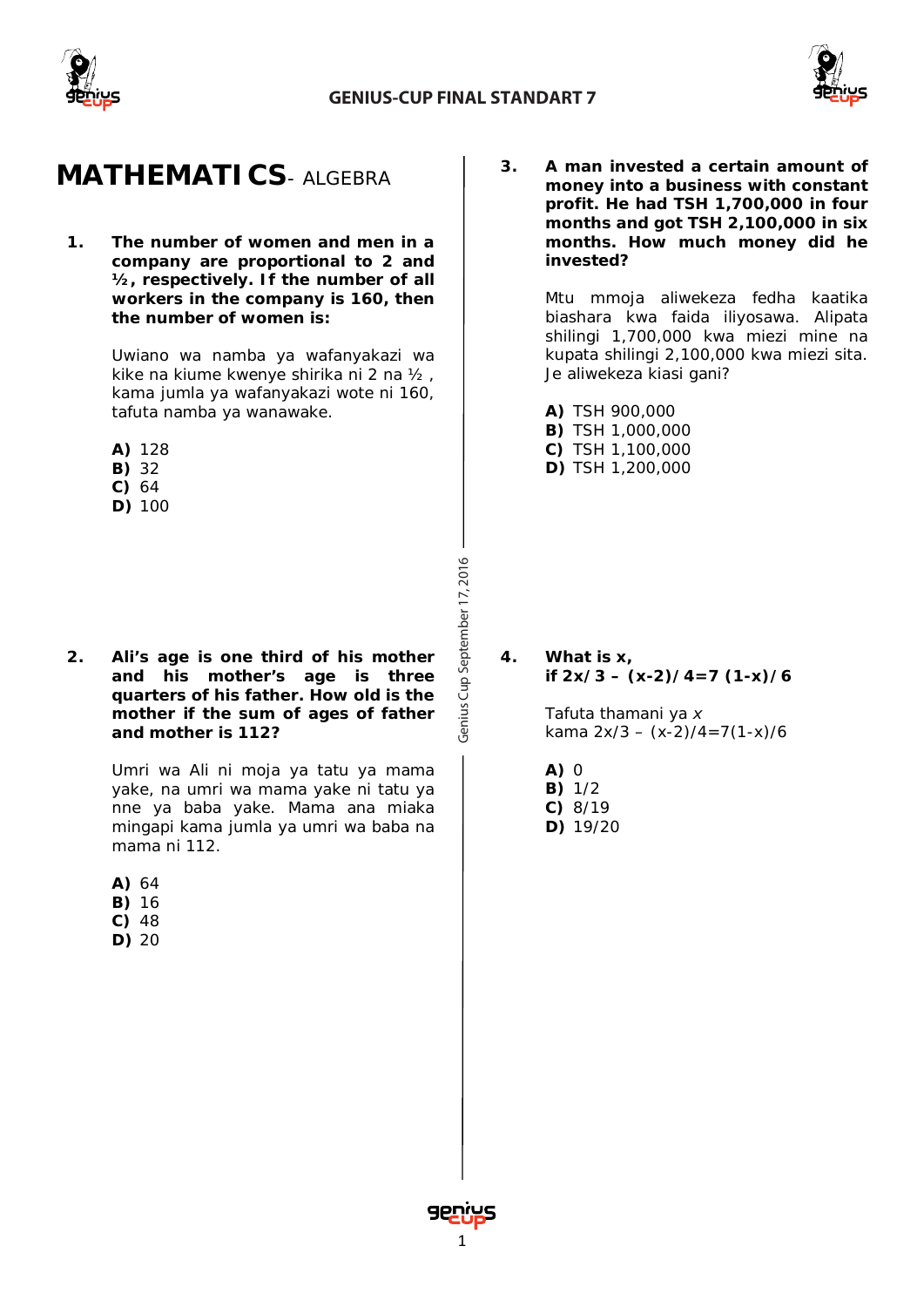



**5. A tank leaks 1 liter in one hour. I add 100 liters to the half of the tank in five hours. The two thirds of the tank is full after five hours. What is the capacity of the tank?**

> *Tanki linavujisha lita 1 kwa saa moja. Niliongeza lita 100 katika tanki lililokuwa nusu, kwa masaa matano. Tanki lilijaa kwa theluthi mbili baada ya masaa matano. Je upi uwezo wa tanki?*

- **A)** 560
- **B)** 570
- **C)** 600
- **D)** 620

#### **6. The list price of a computer monitor is TSH 300,000. The selling price is TSH264,000. What is the percentage discount?**

*Bei ya kumpyuta ni Tsh. 300,000, na bei ya kuuzia ni Tshs. 264,000. Punguzo ni asilimia ngapi?*

- **A)** 10
- **B)** 12
- **C)** 15
- **D)** 20

#### **7. Brian is 3 times as old as his sister will be in 5 years and their age difference is 19. How old is Brian?**

*Umri wa Brian ni mara tatu ya dada yake baada ya miaka 5, kama tofauti ya miaka yao ni 19. Brian ana miaka mingapi?*

- **A)** 2
- **B)** 10
- **C)** 15
- **D)** 21

**8. A class consisting of 20 students has participated in the semi-final of the Genius-cup competition, where one could obtain between 0 and 20 points. Three of the students obtained exactly the class's average. If each of the students that scored below the average had scored 4 points more, the average would have been 3 points higher. How many students scored above the class's average?**

> *Darasa lenye wanafunzi 20 walishiriki katika nusu fainali ya mashindano ya Genius Cup, ambapo mshiriki atapata pointi kati ya 0 na 20. Wanafunzi watatu walipata pointi sawa kabisa na wastani wa darasa. Endapo kila mwanafunzi aliyepata chini ya wastani wa darasa, angepata pointi 4 zaidi, wastani ungekuwa pointi 3 zaidi. Je ni wanafunzi wangapi wamepata poit za juu zaidi ya wastani wa darasa?*

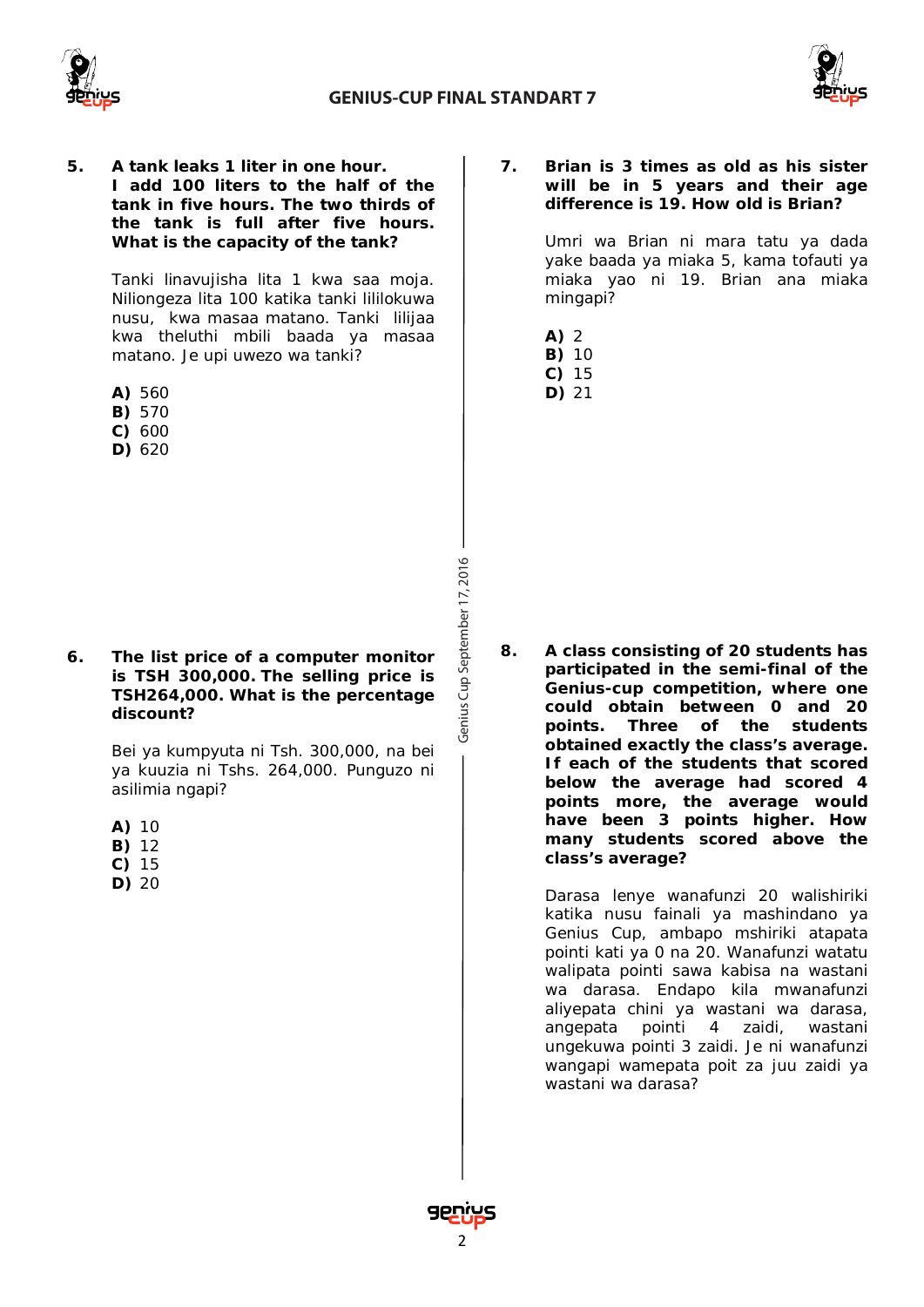



### **GEOMETRY**

**9. A rectangle has a perimeter of 320 meters and its length L is 3 times its width W. Find the area of the rectangle.**

> *Msatili una mzingo wa meta 320m na urefu wake ni mara 3 ya upana wake. Tafuta eneo la mstatili.*

- **A)** 4,600
- **B)** 4,800
- **C)** 5,000
- **D)** 5,200

**10. Find the area of quadrilateral ABCD whose vertices are A(-2, 0), B(2, 4), C(2, 1) and D(1, 0).**

> *Tafuta eneo la pembe nne ABCD lenye nyuso A) (-2, 0), B) (2, 4), C) (2, 1) na D) (1, 0)*

- **A)** 7.5
- **B)** 8.5
- **C)** 9.5
- **D)** 10.5

**11. The right triangle shown below has an area of 24 units. Find the hypotenuse.**

> *Kama eneo la pembe tatu ni 24m2. Tafuta urefu*



Genius Cup September 17, 2016 Cup September 17, 2016 **C)** 10 **D)** 8

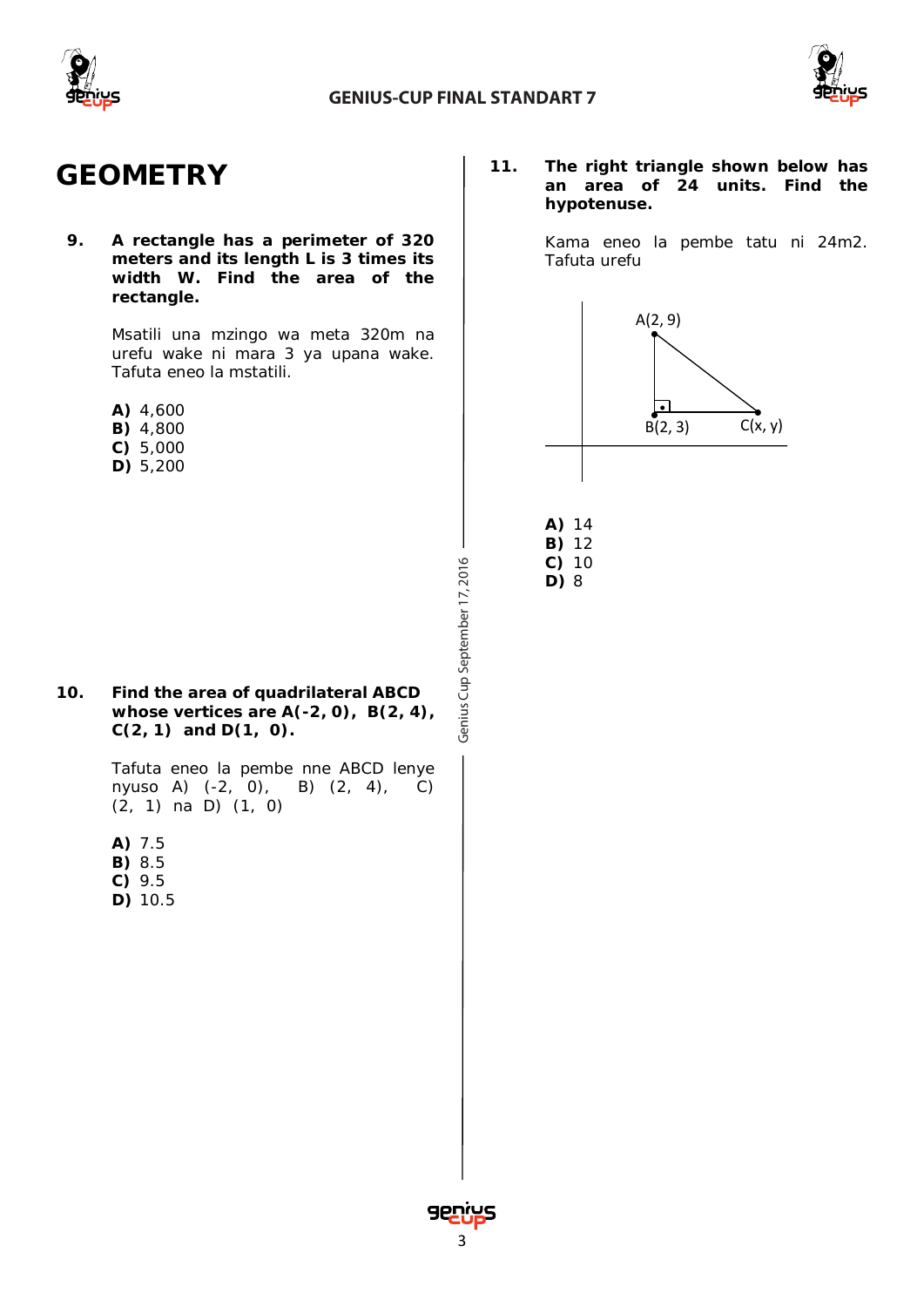





**Rectangle ABCD has a length of 12 cm and a width of 8cm. What is the total area of the black rectangles? AH = HQ, AK = KM, BN = NC and AM = MB**

*Mstatili ABCD wenye urefu wa sm 12 na upana wa sm 8. Nini eneo la sehemu yenye kivuli.* 

- **A)** 18
- **B)** 16
- **C)** 14
- **D)** 12

Genius Cup September 17, 2016 Cup September 17, 2016



**ABCD is a square. PBKE is a rectangle E is on the line of AC. |DC| = 6 unit, |EK| = x unit, |EP| = 2x unit. So, what is the**  $|EK| = x$ **?** 

*ABCD ni mraba. PBKE ni mstatili na pointi E ipo kwenye mstari AC.* 

*|DC| = 6, |EK| = x, |EP| = 2x. |EK| = x?*

- **A)** 2 **B)** 4
- **C)** 6 **D)** 8

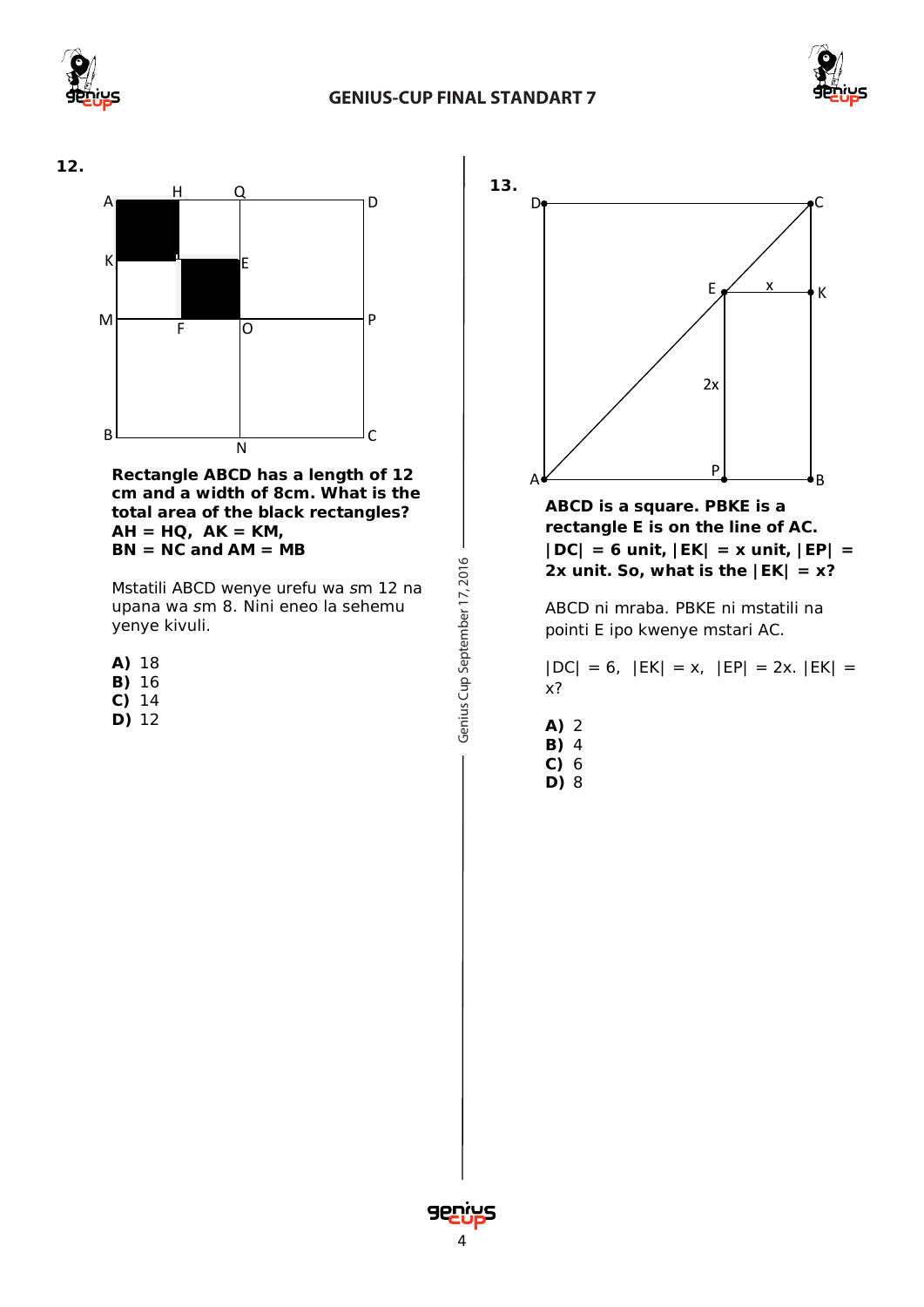



### **14. KLMN is a square. KL and MN are divided into 3 equal parts. KN and LM are divided into 2 equal parts. Find**  $\frac{\text{area of hexagon}}{\text{Area}}$ area of square

*KLMN ni mraba. KL na MN zimegawanywa sawa katika sehemu tatu zilizo sawa. KN na LM zimegawanya katika sehemu mbili*  zilizosawa. Eneo la pembe sita<br>
ni Eneo lamraba



**15. ABCD is a rectangle with one vertex at the centre of the circle. What is the length of AC if the area of the circle is 27cm2 if the remaining part** of the length is 1 cm?  $(\pi = 3)$ 

> *ABCD ni mstatili yenye pembe moja katikati ya duara. Nini urefu wa AC iwapo eneo la duara ni sm227 ikiwa urefu wa sehemu iliyobaki ni sm 1?*



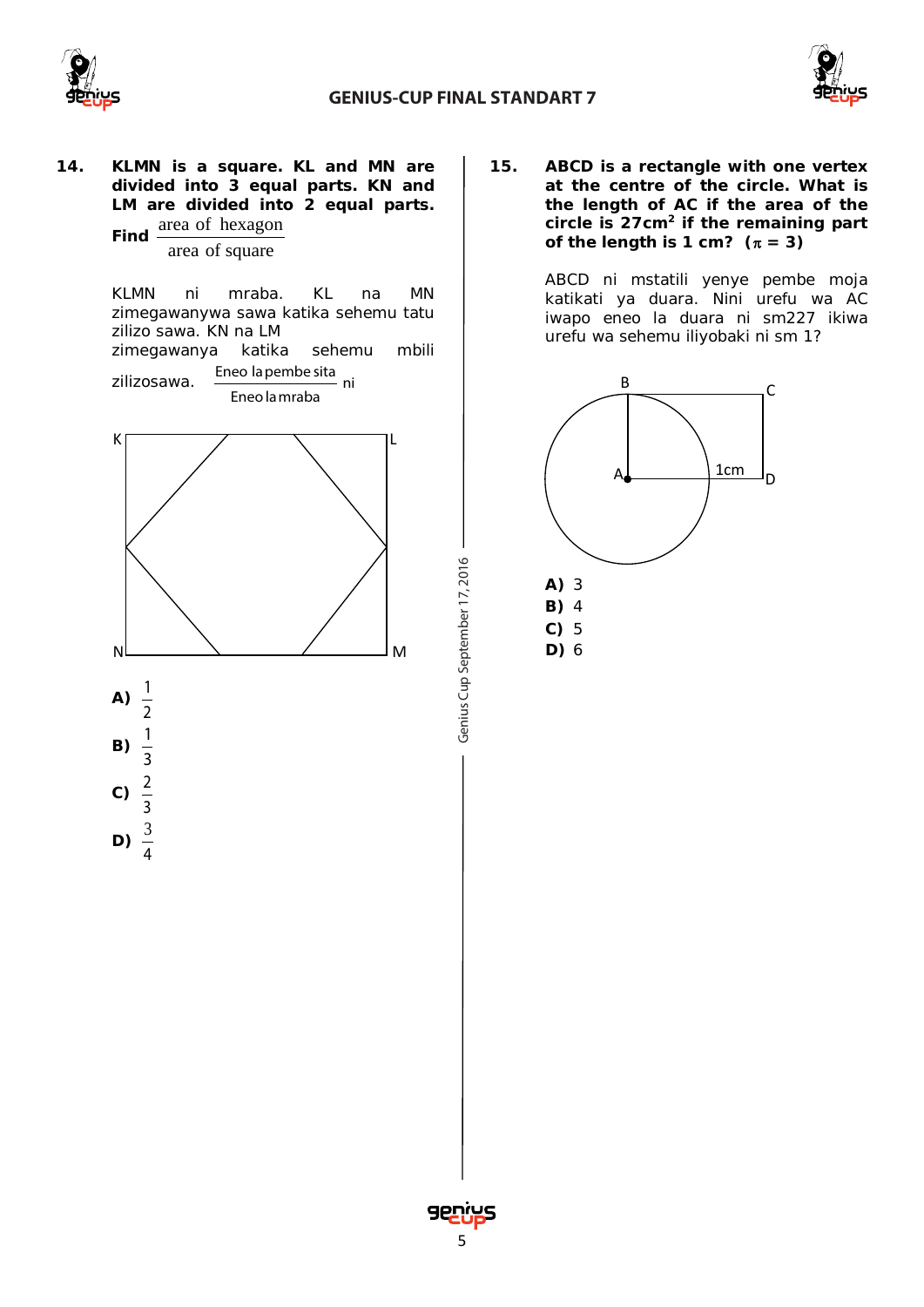



**16. In the diagram below, a regular 9-sided (nonagon) and a regular 6-sided(hexagon) polygons are joined at side AF. The straight line HGN passes through the vertex E of the hexagon. Calculate the size of angle DEN.**

> *Katika mchoro ufuatao, poligoni ya pembe tisa sawa na poligoni ya pembe sita sawa zimeunganishwa katika upande AF. Msatari HGN umepita katika point E. Tafuta ukubwa wa pembe DEN.*



# **COMBINATORICS**

**17. We wrote only one of these numbers 1, 2, 3, 4, 5, 6 on each face of two identical solid cubes. We made a block placing one cube on top of the other. What is the sum of the hidden numbers if there is only one possible sum?**

> *Kama tukiandika moja kati ya namba zifuatazo (1, 2, 3, 4, 5, 6) kwenye kila uso wa maumbo mraba mawili (yanayofanana) halafu tukaweka umbo mraba moja juu ya lingine. Ni ipi jumla ya namba mbili zilizofichwa (baada ya maumbo hayo kukutanishwa) kama kuna jumla moja tu inayoweza kupatikana?*

- **A)** 3
- **B)** 6
- **C)** 9

Cup September 17, 2016

**D)** 12

**18. Small bottles are arranged in the following patterns. How many bottles are there in the 8th pattern?**

> *Chupa ndogo zimepangwa katika mpangilio ufuatao. Kuna chupa ngapi katika mgangilio wa nane?*



- **D)** 63
- 

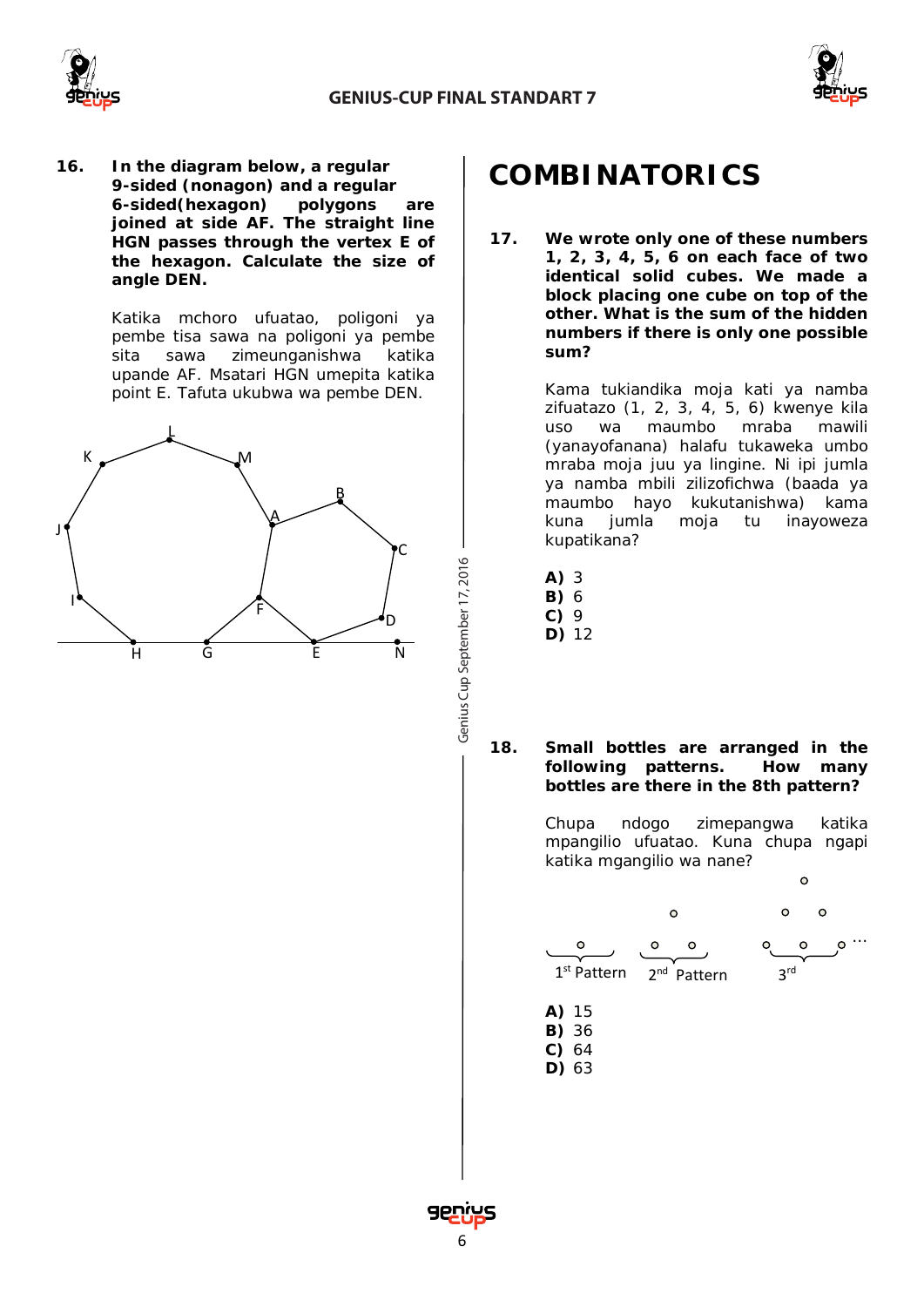



**19. A regular hexagon ABCDEF with side 2 units in the figure is divided into small hexagons by the line segments. How many hexagons are there?**



*Kuna pembe sita sawa ndogo kutoka kwenye pembe sita sawa ABCDEF lenye kila upande 2 unit?*

- **A)** 6
- **B)** 7
- **C)** 8
- **D)** 9

**20.**

**T**

**How many triangles of regular pentagon in the figure contain letter T?**

*Kuna pembe tatu ngapi katika pembe tano sawa katika mchoro wenye hefuri T?*

- **A)** 6
- **B)** 7
- **C)** 8
- **D)** 9

**21. A man has three white and two red hats he can put on only one hat but he does not wear same colored-hat in consecutive days. In how many ways that man wear the hats in three consecutive days?**

> *Mtu ana kofia tatu nyeupe na mbili nyekundu anaweza kuvaa tu kofia moja lakini hawezi kuvaa kofia zenye rangi moja kwa siku mfululizo. Ni kwa njia ngapi anaweza kuvaa kofia katika siku tatu mfululizo?*

- **A)** 10
- **B)** 12
- **C)** 8 **D)** 4

**22. Julian started reading a book one page from the beginning and one page from the end in turn. If the last page she read 41st from the beginning, then what is the number of pages?**

> *Julian alianza kusoma kusoma kitabu cha kwanza kutoka mwanzo wa ukurasa na kutoka mwisho wa ukurasa. Ikiwa ukurasa wa mwisho ni 41 kutoka mwanzo. Je alisoma kurasa ngapi?*

- **A)** 80
- **B)** 81
- **C)** 82
- **D)** 84

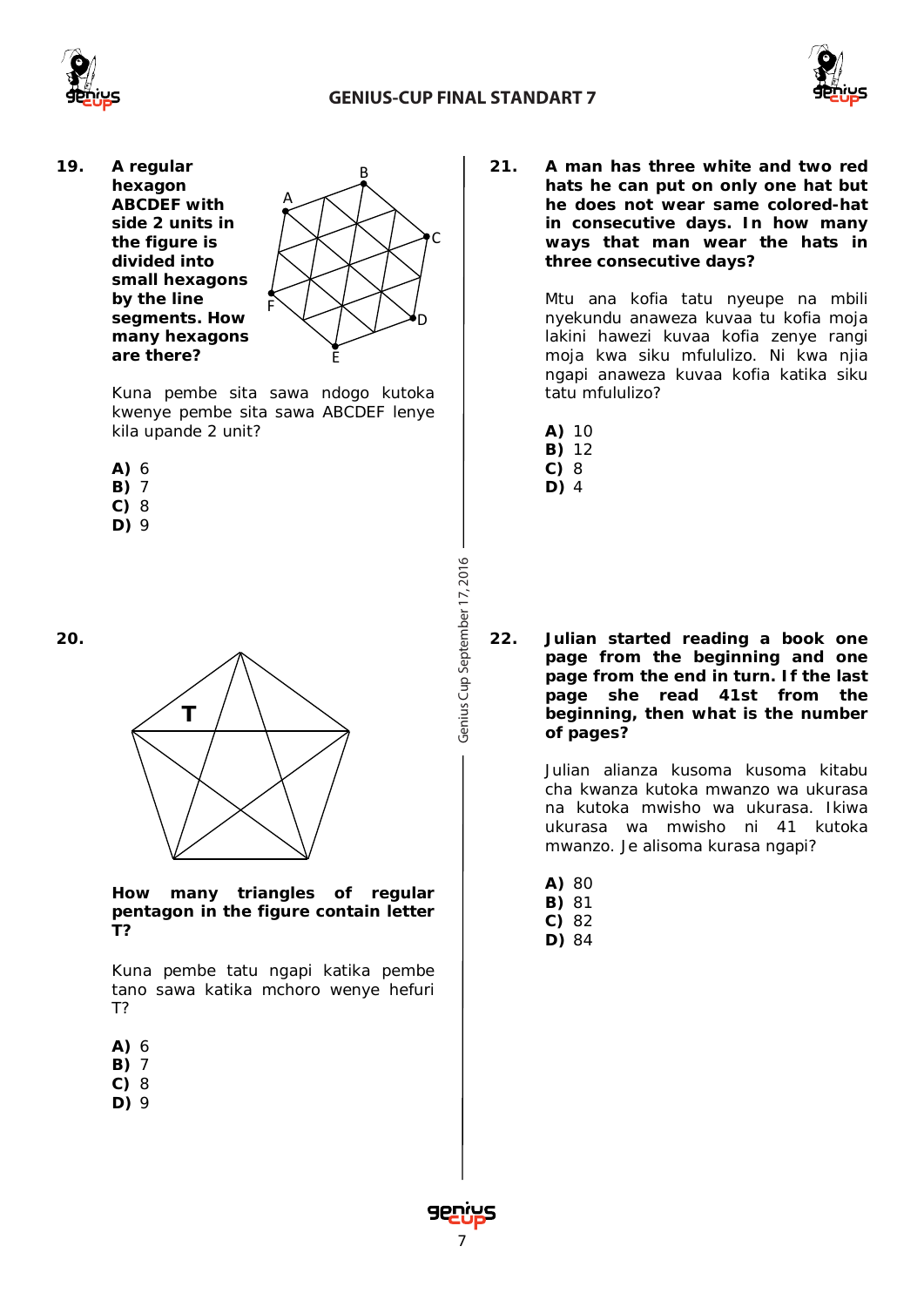



#### **23. How many straight lines can be formed by 5 points of which 3 are collinear?**

*Mistari mingapi minyoofu inayoweza kutokea kwa nukta 5 ikiwa mistari 3 imelaliana?*

- **A)** 7
- **B)** 8
- **C)** 9
- **D)** 10

**24. There are three letters and two mailboxes. In how many ways can the letters be put into the mailboxes such that at most one box is empty?**

# **NUMBER THEORY**

**25. 1a0b is a 4-digit number which is divisible by 4. When the digits in ones and in hundreds are exchanged, it is still divisible by 4. What is the sum of the possible values of b?**

> *1a0b ni tarakimu 4 za namba ambazo zinagawanyika kwa 4. Ikiwa tarakimu ya mamoja na mamia zikibadilishwa, lakini bado zinagawanyika kwa 4. Nini ni jumla ya uwezekano wa namba za b?*

- **A)** 10
- **B)** 12
- **C)** 8
- **D)** 4

#### **26. The product of three different integers is 91. What is the minimum value of the sum?**

*Namba tatu tofauti zikizidishwa ni 91. Ni ipi jumla ndogo ya namba hizo?*

- **A)** -89
- **B)** 21
- **C)** -19
- **D)** 93

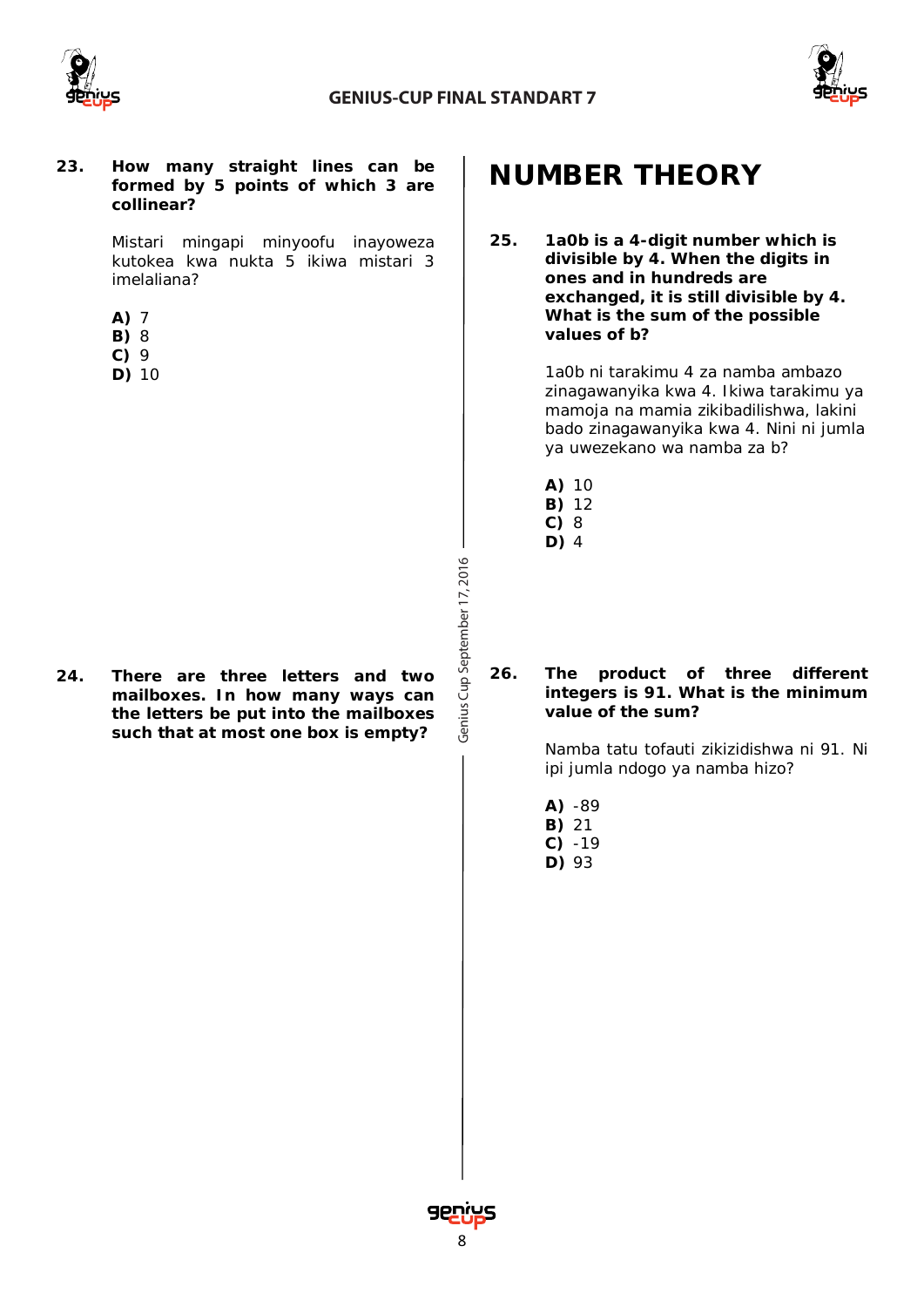



**27. The traffic lights at three different roundabouts change after 40 seconds, 60 seconds and 50 seconds. If all the lights changed at 7:00 A.M, at what time will all the three lights change again?**

> *Ikiwa taa za usalama barabarani katika mizunguko mitatu tofauti inabadilika kila baada ya dakika 40, dakika 60, na dakika 50. Ikiwa taa zote zinabadilika saa 7:00 asubuhi. Ni mda upi zote kwa pamoja zitabadilika tena?*

- **A)** 9:00 A.M
- **B)** 7:10 A.M
- **C)** 7:40 A.M
- **D)** 8:10 A.M

**28. What is the sum of possible values of b if 6-digit number 9304b4 is divisible by 4?**

> *Ni ipi jumla ya uwezekano wa namba b ikiwa tarakimu 6 za namba 9304b4 zimegawanyika kwa 4?*

- **A)** 20
- **B)** 18
- **C)** 16
- **D)** 14

**29. Product of ages of three brothers is 21 and the two brothers are twins. What is the age difference between eldest brother and the twins?**

> *Jumla ya miaka ya kaka watatu ni 21 na kaka wawili ni mapacha. Ni ipi tofauti ya miaka kati ya kaka mkubwa na mapacha?*

- **A)** 4
- **B)** 20
- **C)** 21
- **D)** 23

**30. 5p + 6 is a square of a prime number and p is 2-digit prime number. What is the sum of possible values of p?**

> *5p + 6 ni kipeuo cha namba tasa na p ni tarakimu 2 za namba tasa. Ni ipi jumla ya uwezekano wa namba p?*

- **A)** 92
- **B)** 94
- **C)** 96
- **D)** 98

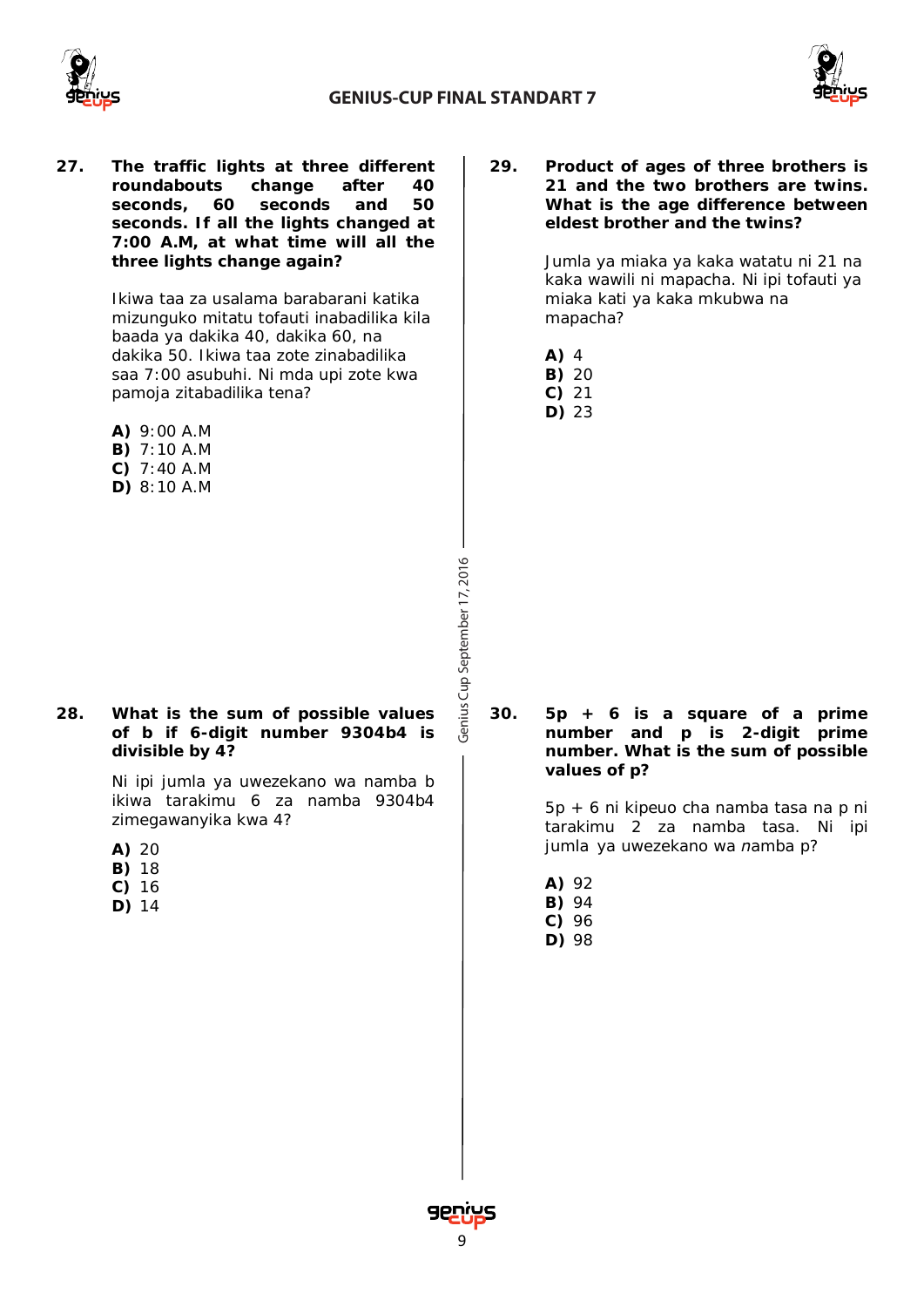



#### **31. How many zeros will be at the end** of the number  $\underline{111} \dots \underline{111} \times 11 + \underline{777} \dots \underline{79}$  $99 \, times$  $\overline{99 \, diuits}$

#### **after the operations performed?**

*Tariq anaenda kupanda miti, 54 mialori, 45 michungwa, 36 minanazi. Tariq alipenda kupanda miti ya aina moja katika mistari. Ni namba ipi kubwa tariq anaweza kupanda kila mstari?*

- **A)** 95
- **B)** 97
- **C)** 98
- **D)** 99

**32. Tariq is going to plant 54 oak trees, 45 orange trees and 36 pine trees. Tariq would like to plant the trees in rows that all have the same number of trees and are made up of only one type of tree. What is the greatest number of trees Tariq can have in each row?**

## **SCIENCE**

#### **33. Separation of mixture by fractional distillation is possible if the mixture constituents differ in their:**

*Kutengaanisha mchanganyiko kwa njia ya kupoza mvuke kwa awamu itawezekana ikiwa vinavyounda mchanganyiko huo vinatofautiana kwa:*

- **A)** Boiling point (Joto la kuchemsha)
- **B)** Melting point (Joto la kuyeyusha)
- **C)** Density (Tungano)
- **D)** Physical state (hali ya umbile)

#### **34. Which one of the following is an element?**

*Ni ipi kati ya zifuatazo ni elementi?*

**A)** Water *(Maji)* **B)** Carbondioxide *(Kabonidioksidi)* **C)** Salt *(Chumvi)* **D)** Sodium *(Sodiamu)*

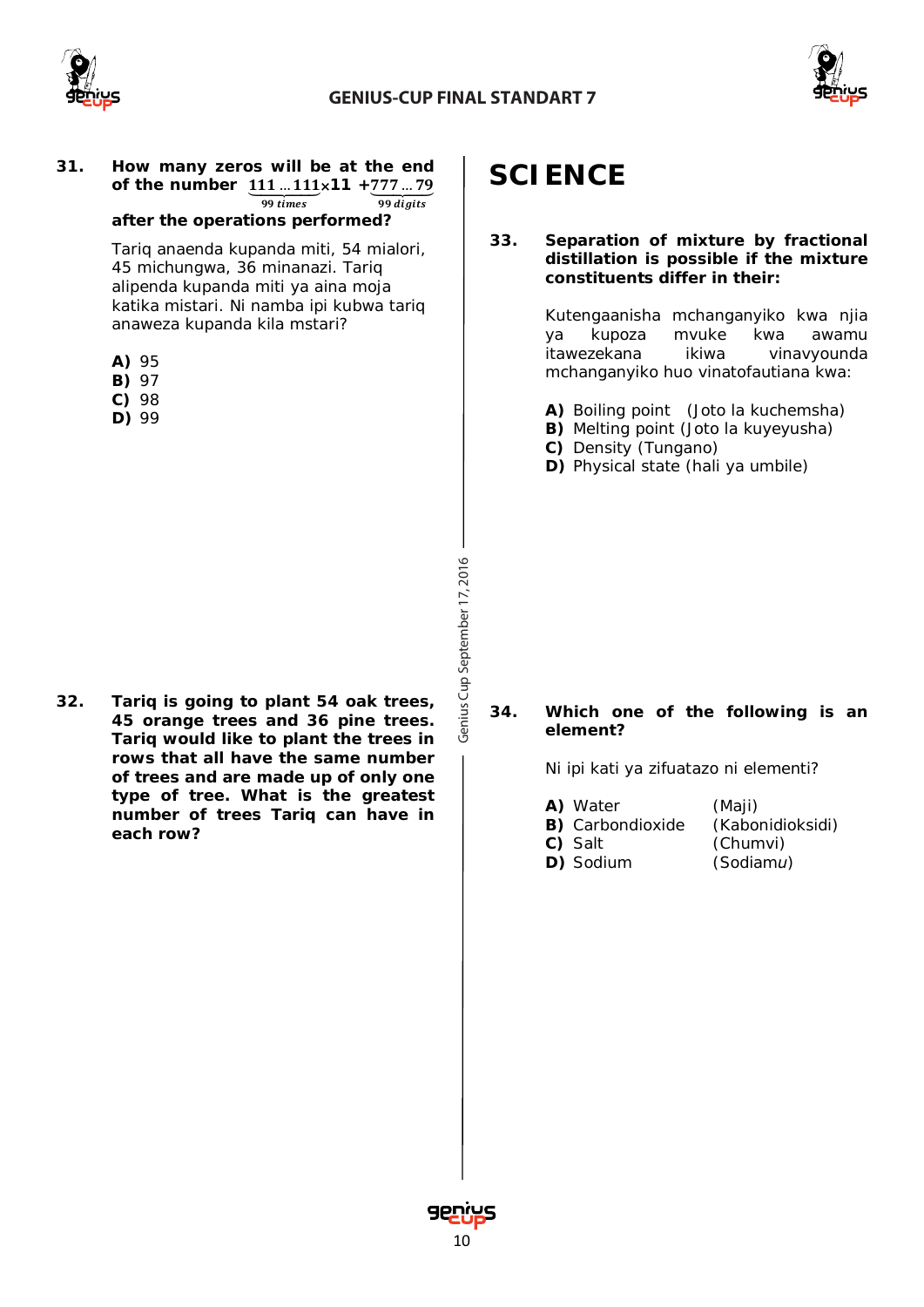



#### **35. In a circuit diagram, what does a circle with a cross inside it represents?**

*Katika mchoro wa sakiti ya umeme, duara lenye X ndani yake hukaa badala ya nini?* 

| A) A motor       | (Mota)  |
|------------------|---------|
| <b>B)</b> A bulb | (Glopu) |
| C) Voltmeter     | (Amita) |
| D) Wire          | (Waya)  |

#### **36. Why do shadows made by the sun move over the course of a day?**

*Kwanini kivuli cha jua huhamahama wakati wa mchana?*

- **A)** Because the weather changes *Kwasababu ya mabadiliko ya hali ya hewa*
- **B)** Because the objects keep moving *Kwasababu vitu vinajongea*
- **C)** Because the sun appears to move across the sky each day *Kwasababu jua linajongea kukatisha anga kila siku.*
- **D)** Because he shape of the object change *Kwasababu umbile la kitu linabadilika*

**37. An empty bottle has a mass of 100 g. When it is full with water, the total mass is 200 g but when filled up with a given liquid, the mass becomes 250 g. Find density of the liquid?**

> *Chupa tupu ina uzito wa gramu 100. Ikiwa imejaa maji ina jumla ya uzito wa gramu 200 lakini inapokuwa imejazwa oevu nyingine huwa na uzito wa gramu 250. Tafuta tungamo ya oevu.*

| <b>A)</b> 15 g/cm <sup>3</sup>   | $(g/\text{sm}^3 15)$     |
|----------------------------------|--------------------------|
| <b>B)</b> 1.5 g/cm <sup>3</sup>  | $(g/\text{sm}^31.5)$     |
| <b>C)</b> 0.25 g/cm <sup>3</sup> | $(g/\text{sm}^3 \ 0.25)$ |
| <b>D)</b> 2.5 g/cm <sup>3</sup>  | $(g/\text{sm}^3 2.5)$    |

**38. At what height must a 3000 g body be positioned so that its potential energy will be 3000 J?**

> *Ni kimo gani kitu chenye uzito wa gramu 3000 kitawekwa ili nishati tuli yake iwe jouli 3000?*

| A) 100 m         | (m 100)  |
|------------------|----------|
| <b>B)</b> 100 cm | (sm 100) |
| $C)$ 10 m        | (m 10)   |
| $D)$ 90 cm       | (sm 90)  |



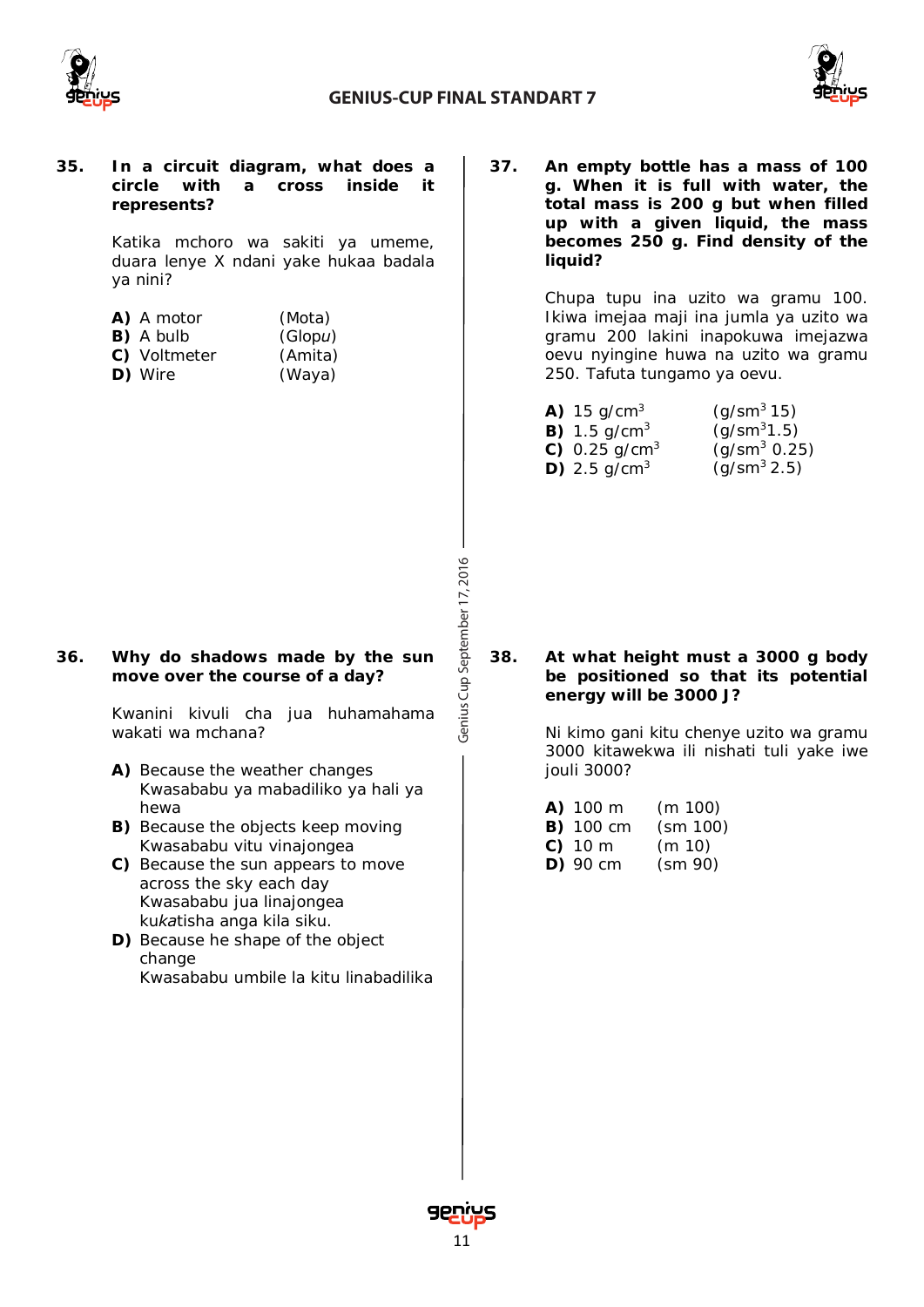

### **GENIUS-CUP FINAL STANDART 7**

Genius Cup September 17, 2016 Cup September 17, 2016



#### **39. For the same applied force, if the area decreases the pressure**

**\_\_\_\_\_\_\_\_\_\_**

*\_\_\_\_\_\_\_\_\_*

*Kama kani iliyotumika haibadiliki na eneo likawa linapungua, mgandamizo* 

- **A)** Remains same (*Hautobadilika*)
- **B)** Decreases (*Utapungua*)
- **C)** Increases (*Utaongezeka*)
- **D)** First increase then decrease (*Utaongezeka kwanza halafu utapungua*)

### **40. Which one of the following is an effect of force?**

*Ni ipi kati ya vifuatavyo ni matokeo ya kani?*

- **A)** Change of state (*Badiliko la hali*)
- **B)** Change of direction (*Badiliko la uelekeo*)
- **C)** Boiling (*Kuchemsha*)
- **D)** İncrease in mass (*Kuongezeka uzito*)

#### **41. What is myopia?**

*Nini maana ya kutokuona mbali?* 

- **A)** The inability of the eye to focus on distant objects *(Jicho kushindwa kuona vitu vya mbali)*
- **B)** The inability of the eye to focus on nearby objects *(Jicho kushindwa kuona vitu vya karibu)*
- **C)** The ability of the eye to focus on distant objects *(Uwezo wa jicho kuona vitu vya mbali)*
- **D)** None of the above *(Hakuna jibu)*

### **42. Which one of the following has the largest population in a food chain?**

*Ni lipi kati ya yafuatayo linakundi kubwa kwenye mlolongo wa chakula?*

- **A)** Producers (*Wazalishaji*)
- **B)** Primary consumers (*Walaji wa mwanzo*)
- **C)** Secondary consumers (*Walaji wa pili*)
- **D)** Decomposers (*Waozeshaji*)

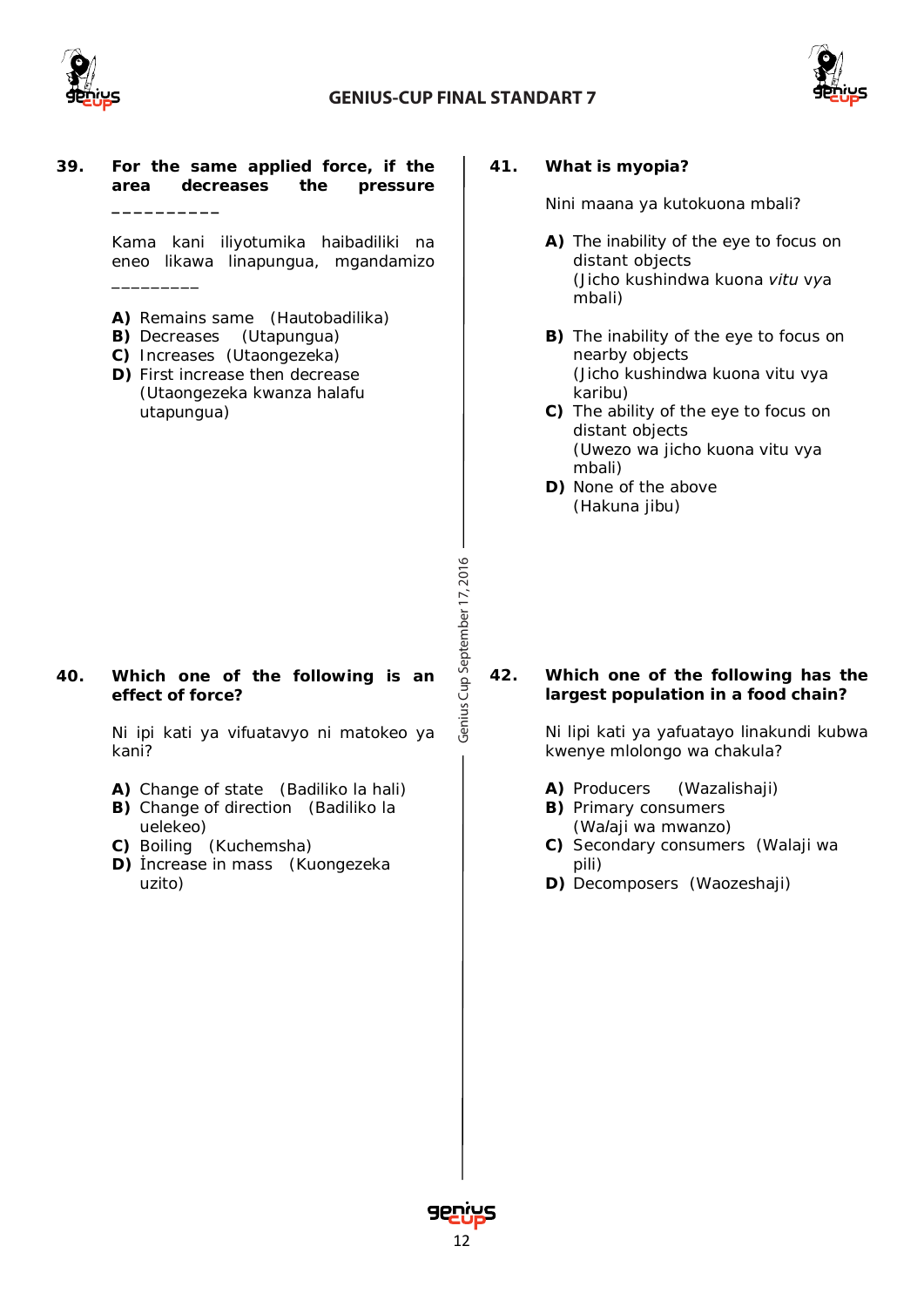



#### **43. What cell feature is responsible for storing water?**

*Ni sehemu gani ya seli inayohifadhi maji?*

- **A)** Mitochondria (*Mitokondria au dutuvuo*)
- **B)** Cytoplasm (*Utegili*)
- **C)** Nucleus (*Kiini cha seli*)
- **D)** Vacuole (*Vakyuli*)

#### **45. A patient whose cerebrum is surgically removed is most likely to have problems with**

*Mtu aliyetolewa ubongo wa mbele anauwezo wa kuwa na tatizo la*

- **A)** Memory (Kumbukumbu)
- **B)** Breathing (Upumuaji)
- **C)** Heart beat (Mapigo ya moyo)
- **D)** Walk (Kutembea)

Genius Cup September 17, 2016 Cup September 17, 2016

#### **44. The chemical substance used to identify glucose is called**

*Kemikali inayotumika kugundua glukosi inaitwa*

- **A)** Litmus paper (*Karatasi ya litmas*)
- **B)** Lime water (*Maji ya laimu*)
- **C)** Iodine (*Madini joto*)
- **D)** Benedict solution (*Solusheni ya Benedict*)

#### **46. Each identical twin that has down syndromes has ….**

*Kila mapacha wawili wenye down sindromu huwa na*

- **A)** 23 chromosomes (*Kromozomu 23*)
- **B)** 46 chromosomes (*Kromozomu 46*)
- **C)** 24 chromosomes (*Kromozomu 24*)
- **D)** 47 Chromosomes (*Kromozomu 47*)

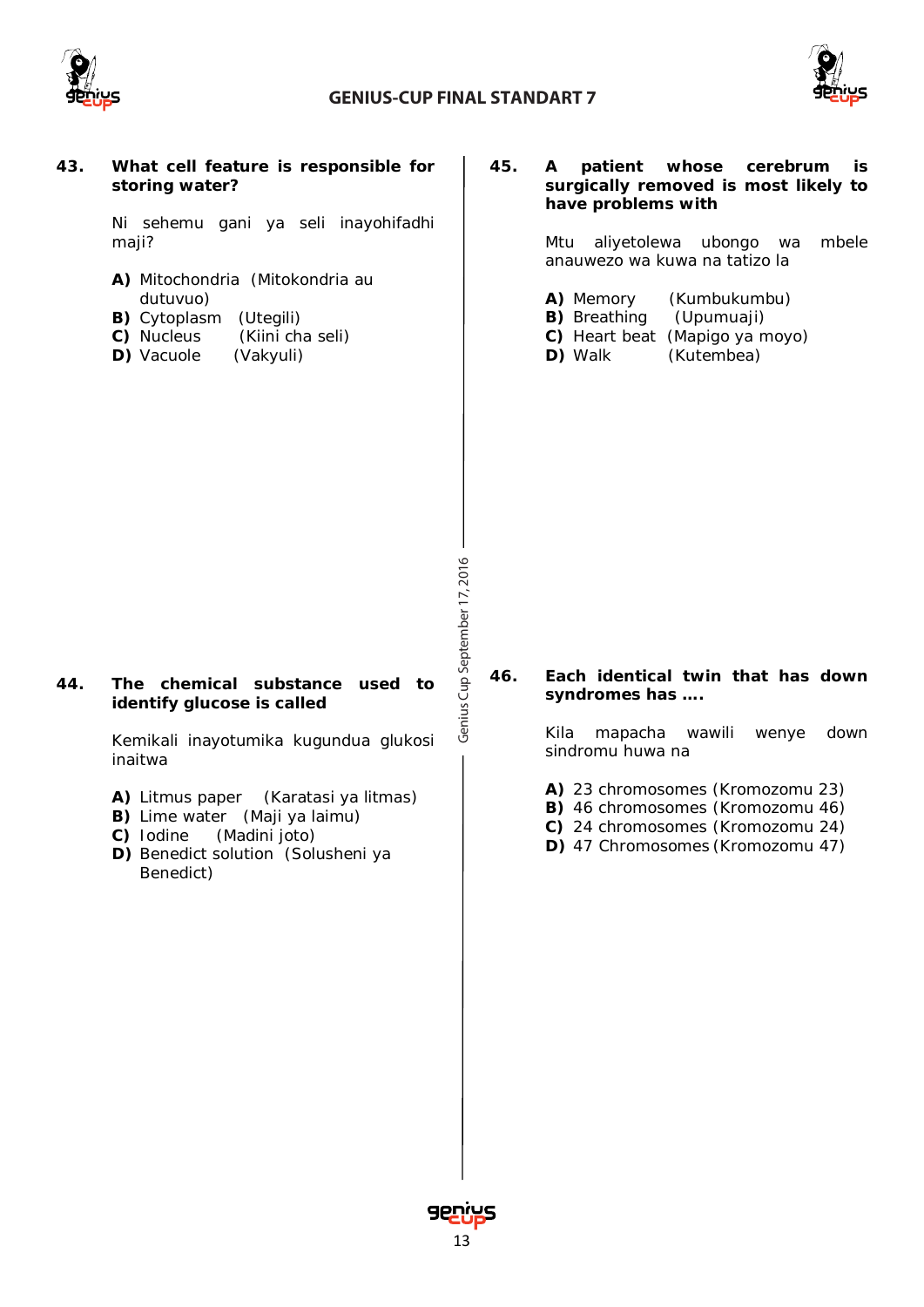



| 47. | Most of the red, blue and purple<br>colours of plants are due to a<br>pigment called<br>Kiwango kikubwa cha rangi nyekundu,<br>bluu na<br>zambarau<br>kwenye<br>mmea<br>hutokana na chembechembe za<br>A) Corolla<br>(Korola)<br><b>B)</b> Carotene<br>(Karotini)<br>C) Calyx<br>(Kaliksi)<br>D) Xanthophyll<br>(Zanthofili) | 49.                                  | Photosynthesis takes place faster in<br>Fotosinthesisi hutumika haraka kwenye<br>A) Yellow light<br>(Mwanga njano)<br><b>B)</b> White light<br>(Mwanga mweupe)<br>(Mwanga mwekundu)<br>C) Red light<br>D) Darkness<br>(Gizani) |
|-----|------------------------------------------------------------------------------------------------------------------------------------------------------------------------------------------------------------------------------------------------------------------------------------------------------------------------------|--------------------------------------|--------------------------------------------------------------------------------------------------------------------------------------------------------------------------------------------------------------------------------|
| 48. | Which of the following organism<br>makes food and other organisms<br>depend on them for food?<br>Ni kiumbe yupi hutengeneza chakula<br>kwa ajili yake na kwa ajili ya wengine?<br>A) Heterotrophs<br>(Heterotrof)<br><b>B)</b> Herbivores<br>(Hebivore)<br>C) Autotrophs<br>(Autotrof)<br>D) Decomposers<br>(Waozeshaji)     | Genius Cup September 17, 2016<br>50. | modified<br>Potato<br>form<br>is<br>a<br>(outgrowth) of<br>Viazi mbatata huibuka kutokana na<br>A) Root<br>(Mizizi)<br>B) Stem<br>(Shina)<br>C) Fruit<br>(Tunda)<br>D) Leaf<br>(Jani)                                          |

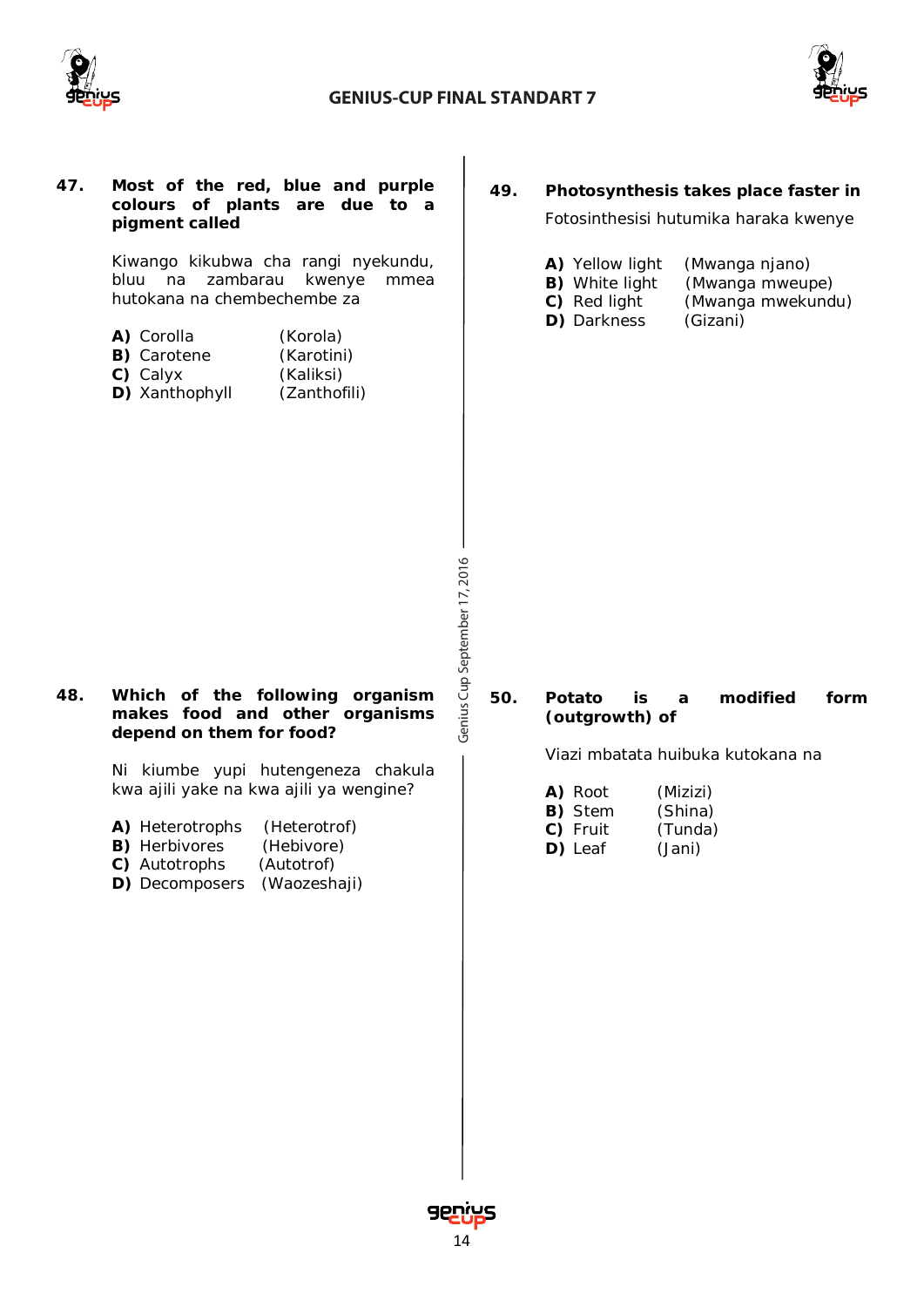

### **GENIUS-CUP FINAL STANDART 7**



**51. Plant have \_\_\_\_ while animals lack it.**

> *Mimea ina \_\_\_\_\_\_ wakati wanyama hawana.*

| A) Starch      | (Wanga)   |
|----------------|-----------|
| <b>B</b> ) Fat | (Fati)    |
| C) Protein     | (Protini) |

**D)** Cellulose (*Selilozi*)

#### **52. Which one of the following is found in exhaled air?**

*Ni ipi kati ya zifuatazo ipo kwenye hewa itokayo nje wakati wa upumuaji?*

- **A)** 4% O2
- **B)** 16% O<sub>2</sub>
- **C)** 0.03% O<sup>2</sup>
- **D)** 20.9% O<sup>2</sup>

Genius Cup September 17, 2016 Cup September 17, 2016